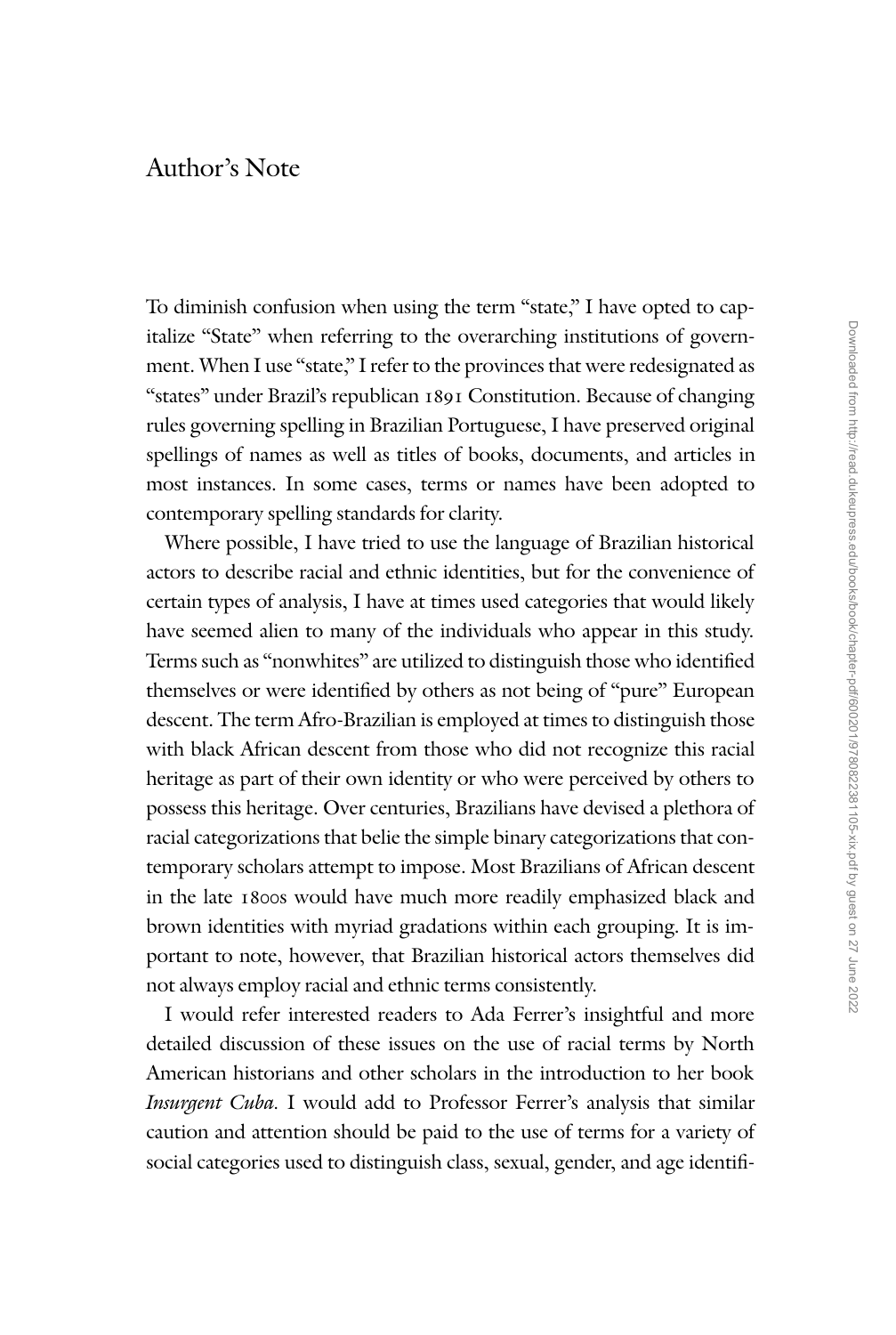cations among others. I have tried to present the terms utilized by historical Brazilian actors with each of these categories, but as with race, some compromises had to be made for analytical reasons or the lack of a tight linguistic fit for Portuguese terms translated into English. For instance, most of the Brazilian poor in the late 1800s distinguished stratification among their ranks with the terms "protected" (those with a prominent patron) and ''unprotected'' (patronless poor). Brazilians tended to use these homegrown terms rather than, for example, the exotic language of Karl Marx to distinguish between the proletariat and the lumpen proletariat (even though many Brazilians came to be exposed to these terms by way of the Brazilian labor movement beginning in the late 1800s). Different terms and competing conceptions of class, racial, sexual, ethnic, gender, and age identities coexisted, and in most cases, they continue to coexist in contemporary Brazil. I share Professor Ferrer's hope that attention to these distinctions will lead scholars toward a fuller examination of how these unnatural identities were formed and remade "on the ground" in specific historical settings.

Scholars often use the term conscription as a synonym for impressment. The tendency to conflate the two terms is heightened by the fact that there is no equivalent of the noun form "conscript" for impressment. In the text, I at times reluctantly resort to neologisms such as ''dragoonee'' and ''inductee" to avoid both this imprecision and more cumbersome phrases such as "men pressed into service." I am careful to distinguish between these two distinct types of recruitment for military mobilizations because they are so different that to confuse them is similar to equating indentured servitude and debt peonage. There were times when these two forms of recruitment overlapped. The Brazilian government called up a number of enrolled national guardsmen for service in the Paraguayan War (a method I would regard as a type of conscription), and when many failed to report for duty, it empowered recruitment agents to hunt down and press draftdodging guardsmen.

Both conscription and impressment are ultimately coercive forms of tribute labor recruitment, but their methods and the meanings attributed to them are distinct. *Conscription* comes from Latin meaning ''to enlist or to select from a list.'' This referred to the obligation of Roman citizens of the Republic (men who satisfied minimum property requirements) to enroll as able-bodied adults liable to be periodically called up for military

author's note